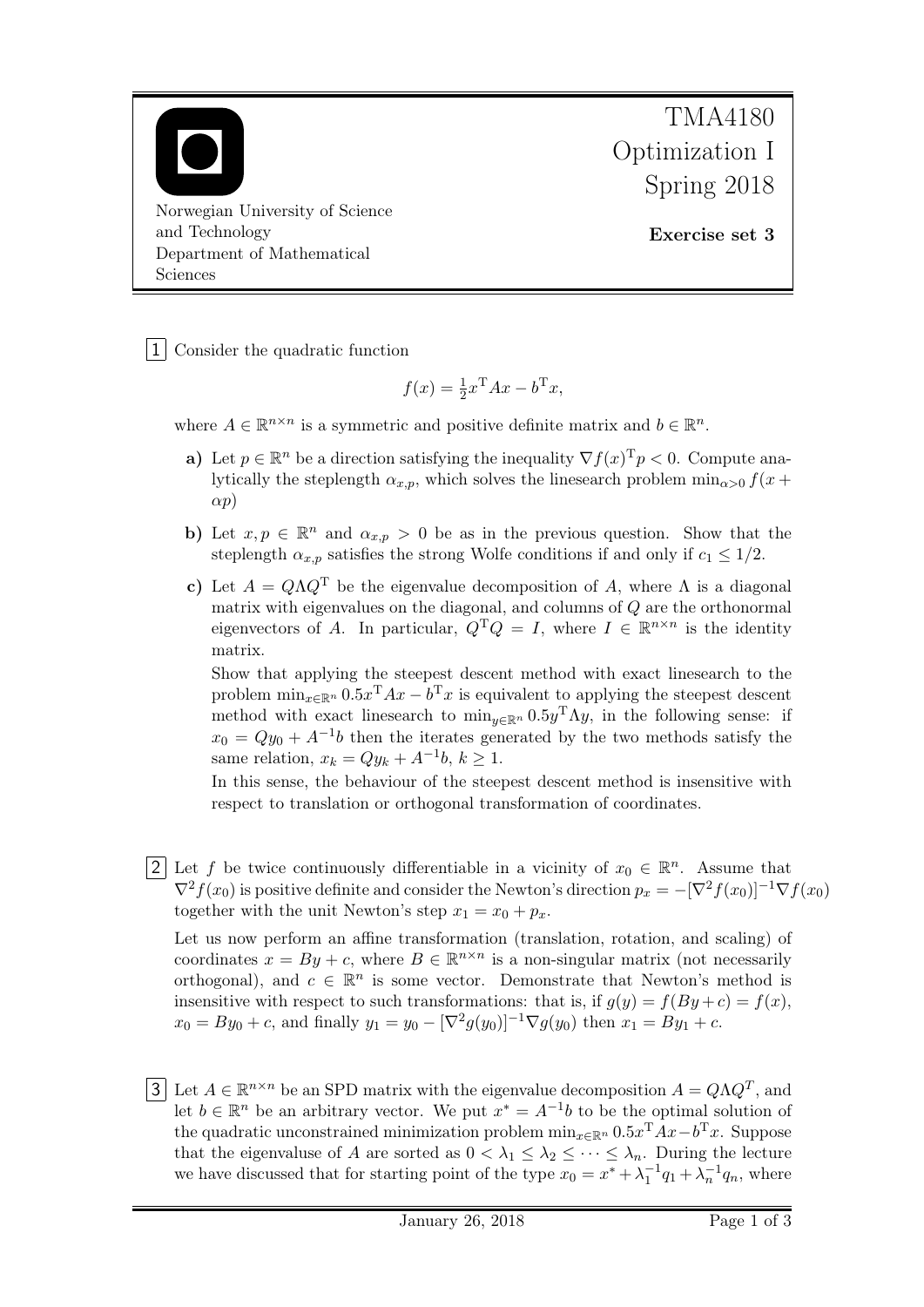$q_i$  are orthonormal eigenvectors of  $A$  (columns of  $Q$ ) corresponding to eigenvalues  $\lambda_i$ , the steepest descent method with exact linesearch for this problem generates iterates satisfying

$$
||x_k - x^*|| = \left(\frac{\lambda_n - \lambda_1}{\lambda_n + \lambda_1}\right)^k ||x_0 - x^*||,
$$

which converges to zero linearly, and arbitrarily slowly for large condition numbers cond(A) =  $\lambda_n/\lambda_1$ . Approximately, the number of iterations needed to achieve some prescribed tolerance scales proportionally to the condition number of A.

a) Implement the steepest descent method with exact linesearch for this problem and verify the estimate above numerically.

Hint: one can generate random positive definite matrices for example as follows:

import numpy a s np N = 10 # g e n e r a t e NxN random m a t r ix X = np . random . randn (N,N) # g e n e r a t e NxN o r t h o g o n a l m a t r ix from i t Q = np . l i n a l g . qr (X ) [ 0 ] # g e n e r a t e some random e i g e n v a l u e s be tween lam\_min and lam\_max lam\_min = 1. 0 lam\_max = 100.0 lmbda = lam\_min + (lam\_max−lam\_min )∗np . s o r t ( np . random . rand (N) ) lmbda [ 0 ] = lam\_min lmbda[−1]=lam\_max Lambda = np . diag ( lmbda ) A = np . matmul (Q, np . matmul (Lambda ,Q.T) ) # random v e c t o r b = np . random . randn (N) # A^{−1}b x s t a r = np . l i n a l g . s o l v e (A, b ) # s t a r t i n g p o i n t x0 = x s t a r + 1.0/ lmbda [ 0 ] ∗Q[ : , 0 ] + 1.0/ lmbda [ −1]∗Q[: , −1]

b) Not everyone has given up on the steepest descent method. Consider for example the following accelerated version of the method due to Nesterov:

$$
p_k = -\nabla f(x_k),
$$
  
\n
$$
y_{k+1} = x_k + \lambda_n^{-1} p_k,
$$
  
\n
$$
x_{k+1} = s_1 y_{k+1} + s_0 y_k,
$$

where we put  $y_0 = x_0$ ,  $s_0 = -(\lambda_n^{1/2} - \lambda_1^{1/2})$  $\lambda_1^{1/2}$ )/( $\lambda_n^{1/2} + \lambda_1^{1/2}$  $j_1^{1/2}$ , and  $s_1 = 1.0 - s_0$ . Implement this method and verify numerically, that the number of iterations needed to achieve some prescribed tolerance scales proportionally to the square root of the condition number of  $A, \lambda_n^{1/2}/\lambda_1^{1/2}$ .

4 Implement both the steepest descent method and the Newton's method with linesearch satisfying Wolfe conditions (use a bisection algorithm for this).